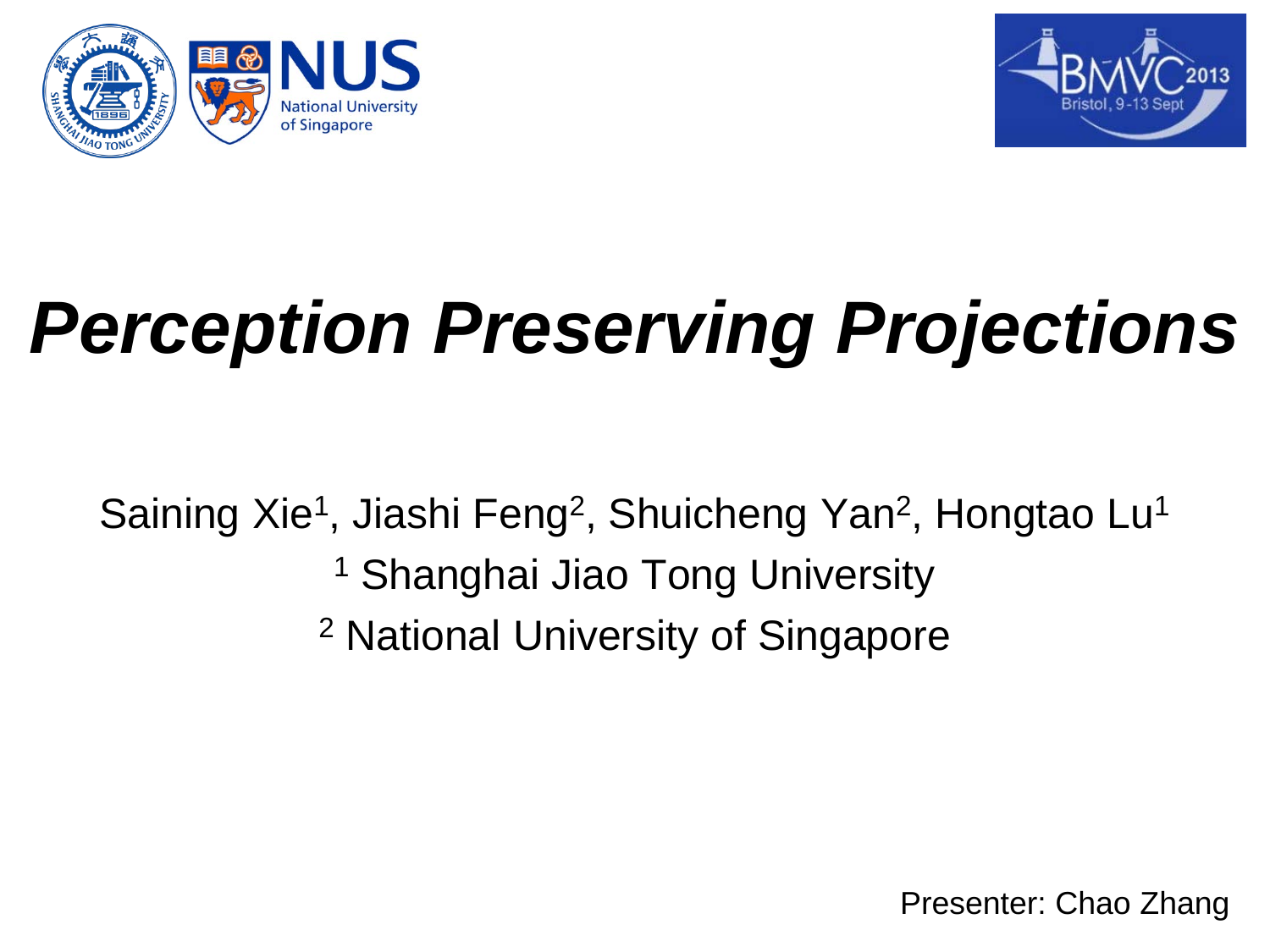## **Outline**

- 1.Motivations
- 2.Problem Formulation
- 3.Optimization
- 4.Experimental Results
- 5.Conclusions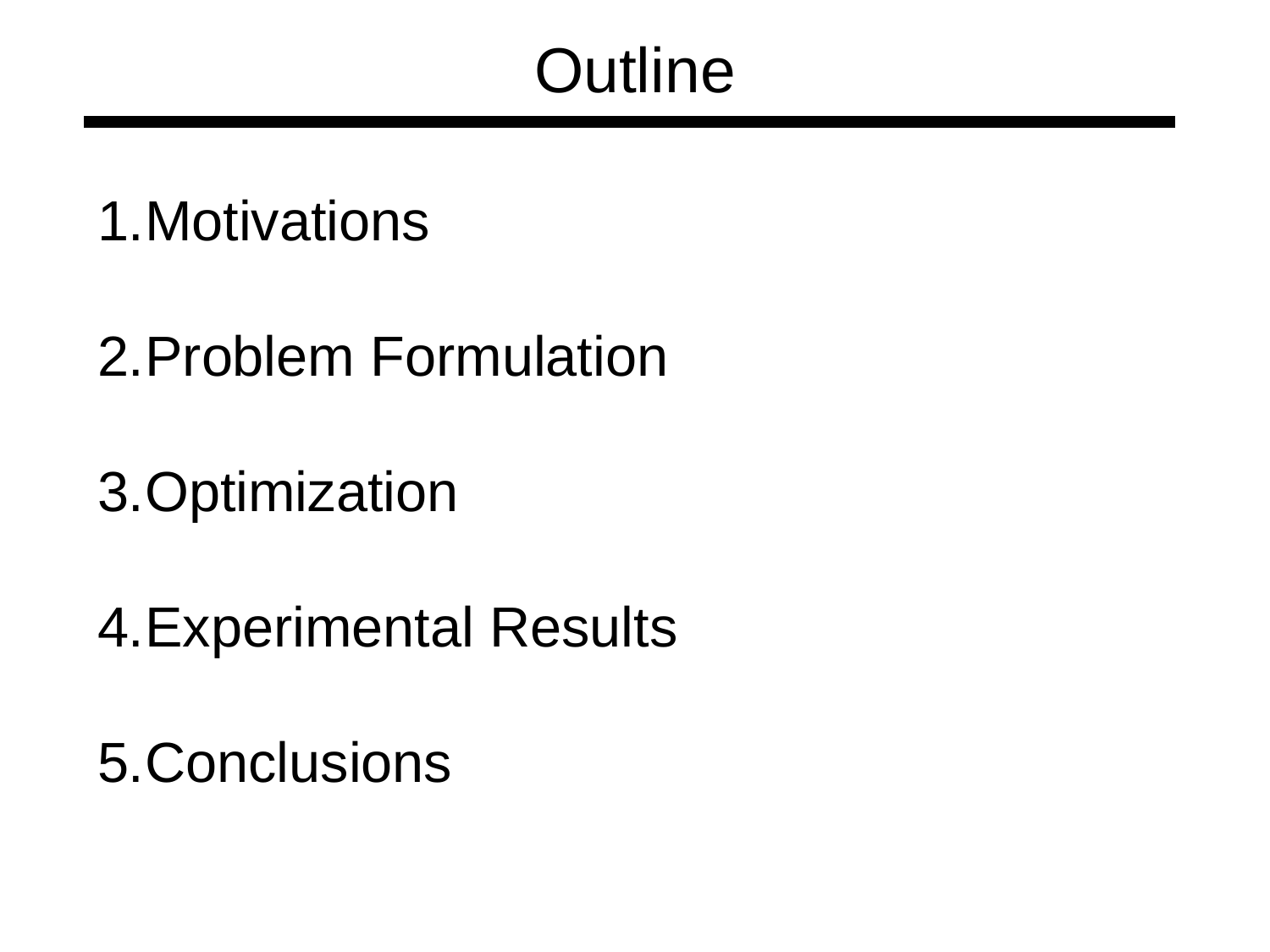### **Motivations**

#### *Dimensionality Reduction in Computer Vision*

- An image is a point in a high dimensional spac
	- An  $n \times m$  image is a point in  $\mathfrak{R}^{n \times m}$ .





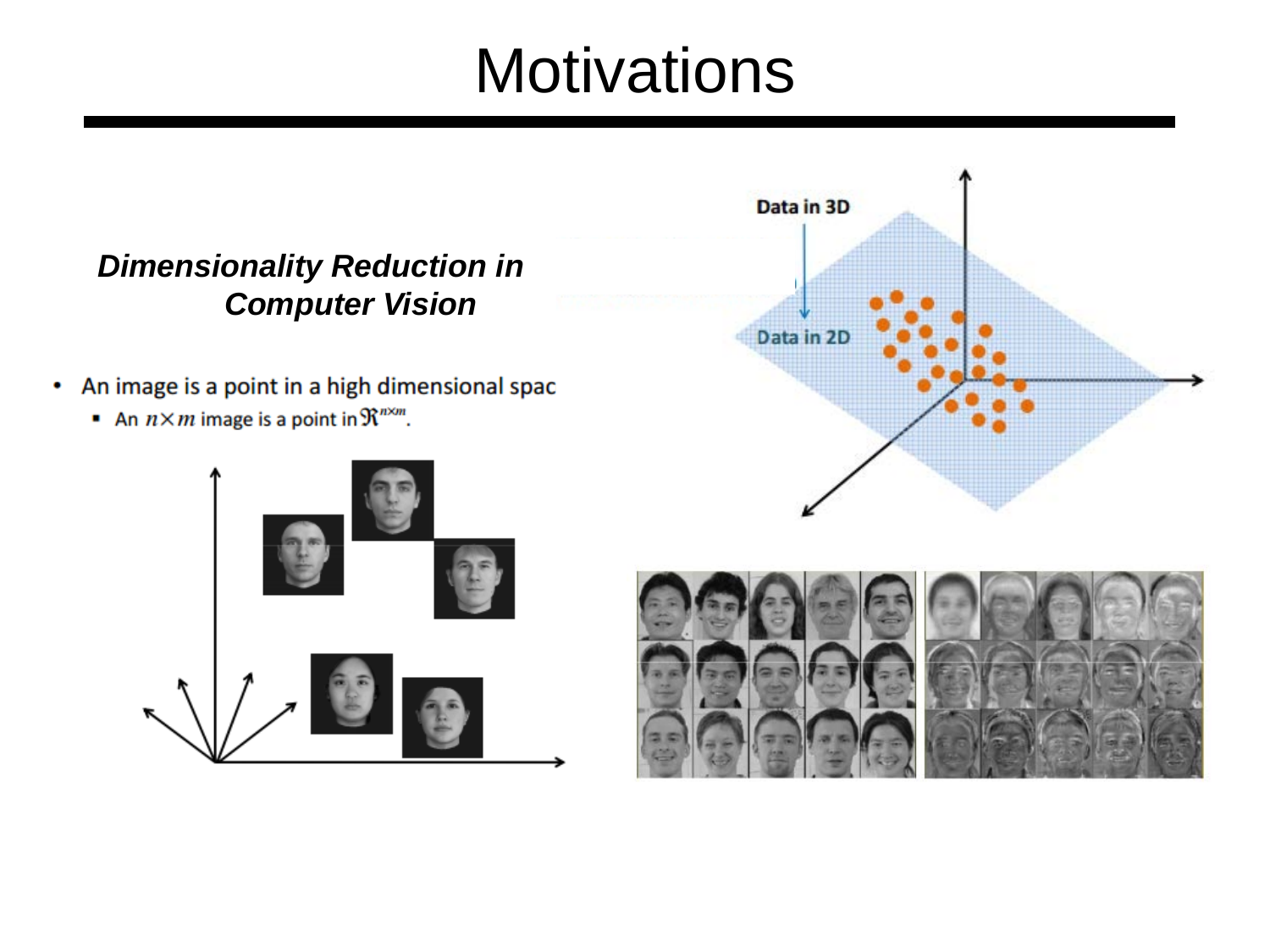## Motivations (cont.)



#### **Eg. 2D Gabor Filter Eg. Gradient Feature**

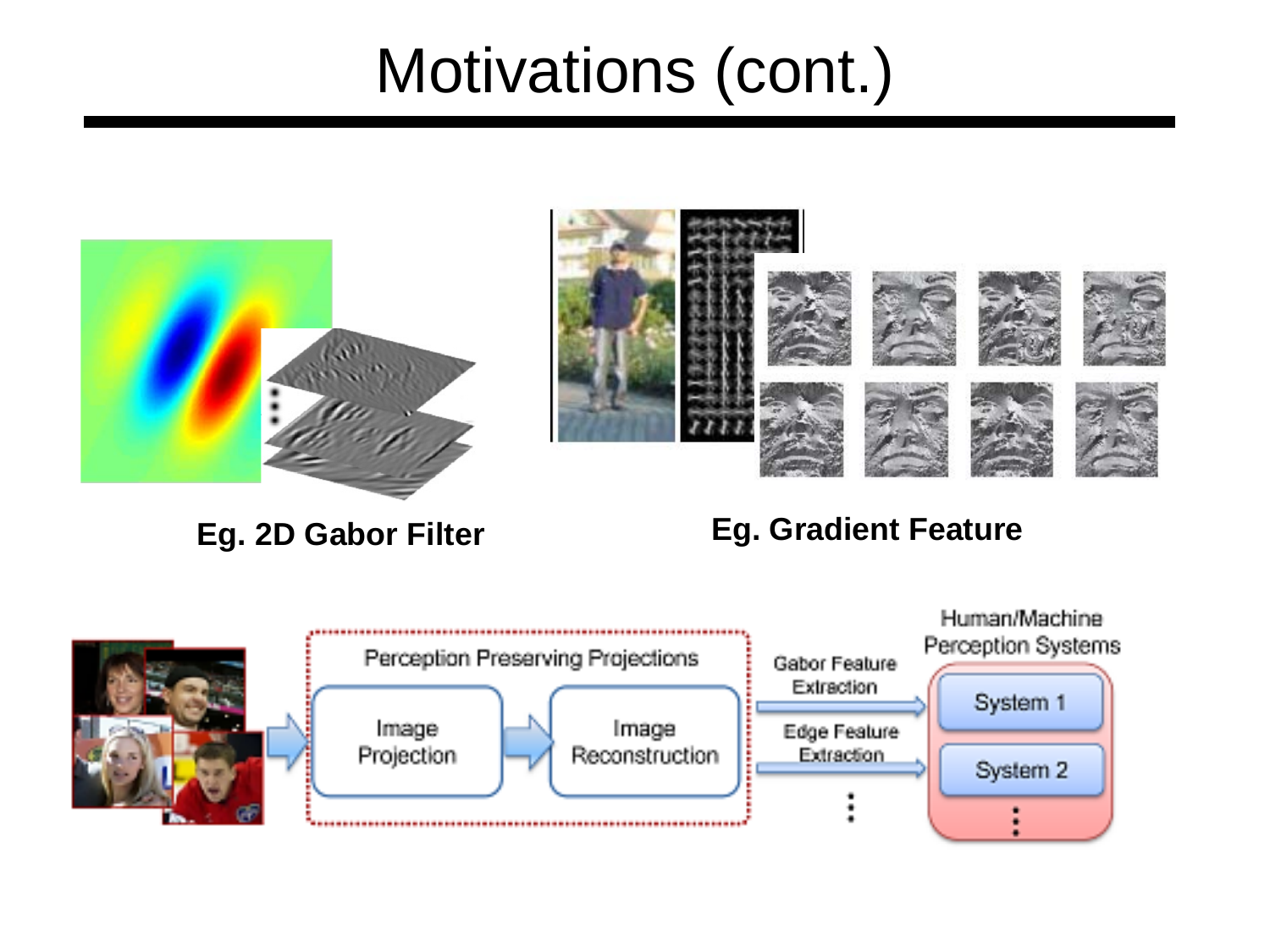## Problem Formulation: *PCA Revisiting*



$$
\min_{U^{T}U=I_{r}} \mathcal{L}(U) = ||X - U U^{T} X||_{F}^{2}.
$$

*PCA Formulation: Minimize Reconstruction Loss*

#### *PCA does NOT take the feature extraction step into consideration, may incur severe information loss in Specific perception systems.*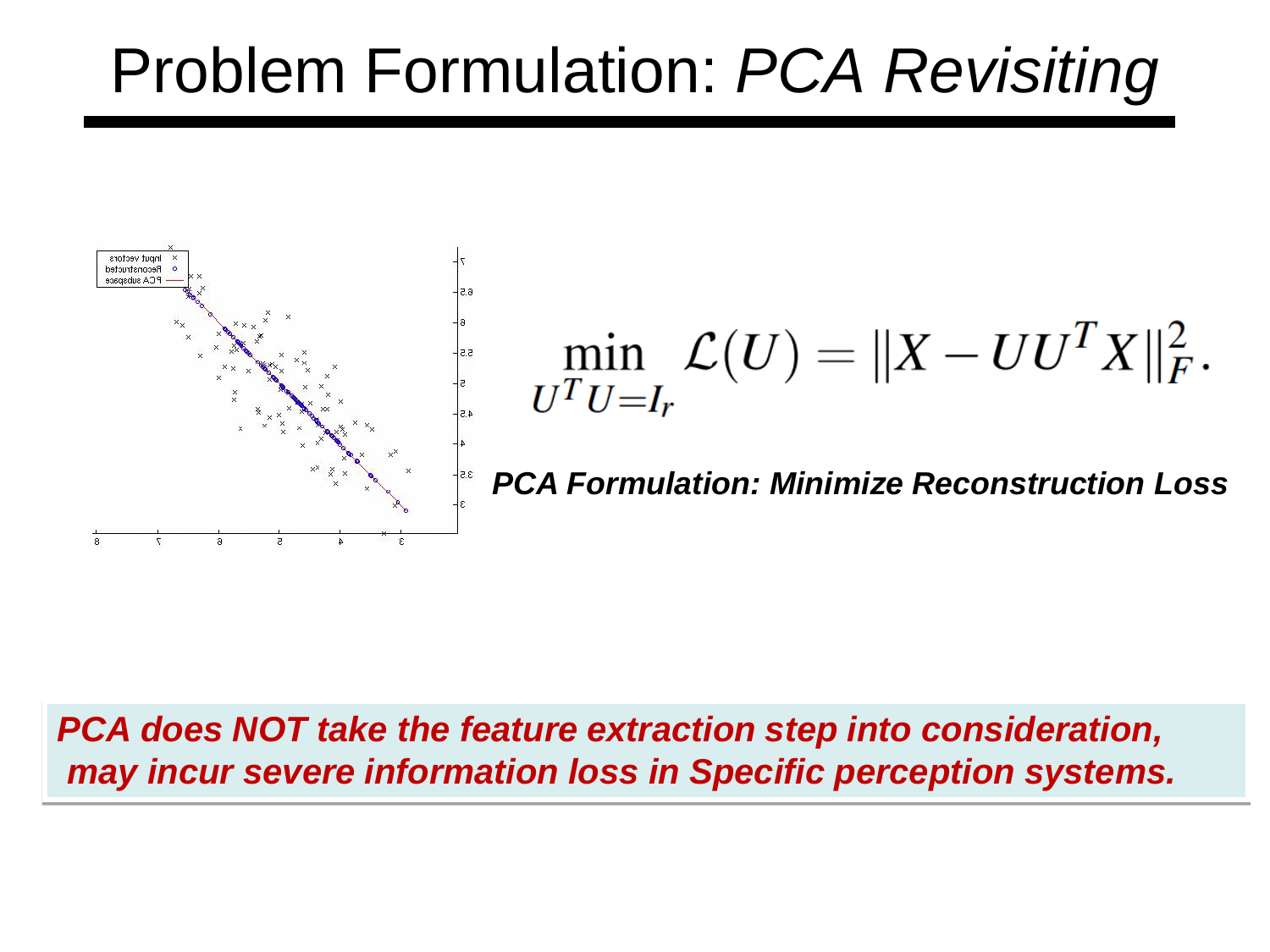### Problem Formulation: *PerceptionPreservingProjections*

Many *Feature Extractors* can be expressed as *Linear Operators*:

- **1. Convolution with Linear Filters**  $f: \mathcal{P}(\mathbf{x}) = P_f \mathbf{x} = f * \mathbf{x}.$
- **2. Pixel-wise "masking" Px**, where P is a  $d \times d$  diagonal matrix
- **3. Sum of Filters**<br> $\sum_{k=1}^{K} P_{f_k} \mathbf{X}$



*Objective Function of Perception Preserving Projections:*

 $\min_{x \in \mathcal{F}} \mathcal{L}(U) = ||\mathcal{P}'(X) - \mathcal{P}'(UU^T X)||_F^2,$  $U^T U = I_r$ 

 $P' = [(1-\alpha)P, \alpha I_d]$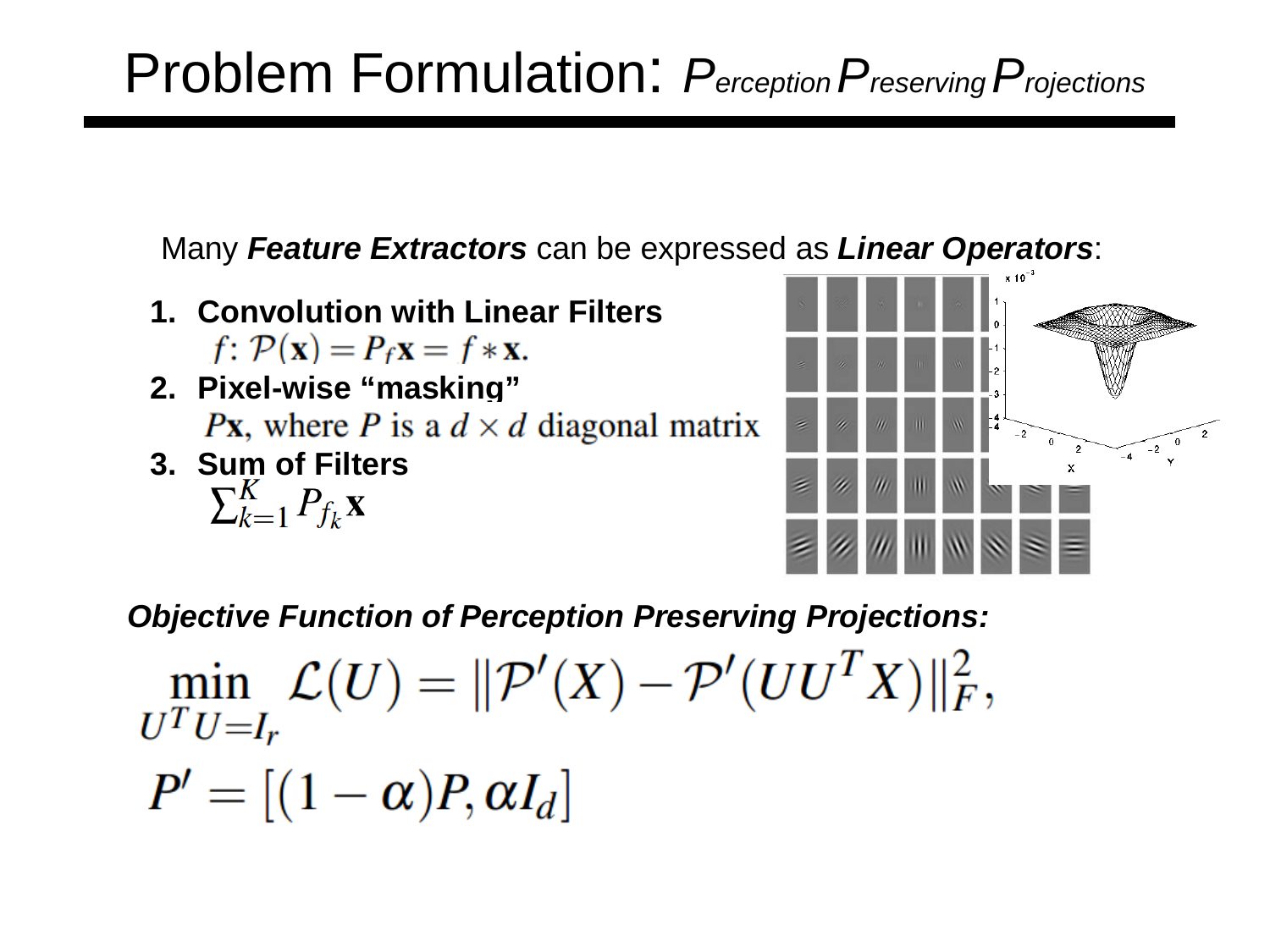## **Optimization**

Straight-forward solution: Gradient Descent on Stiefel Manifolds

state-of-the-art off-the-shelf solver: Cayley Transformation

$$
Q = (I - A)(I + A)^{-1}
$$

Produce an orthogonal matrix Q.



[2010] **Z. Wen** and W. Yin, A feasible method for optimization with orthogonality constraints, Mathematical Programming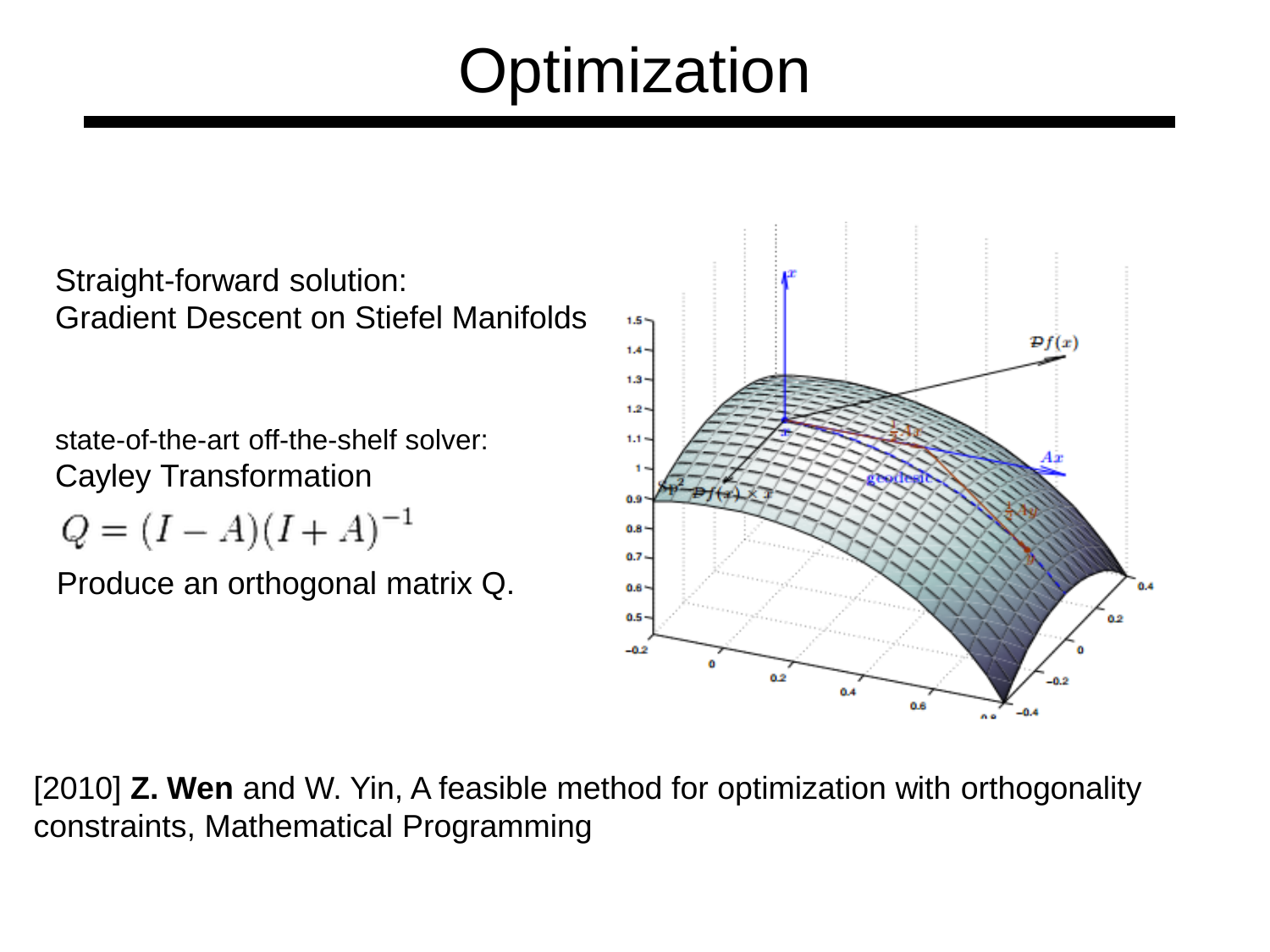## Optimization (cont.)

( Inspired by **Robust PCA** work )

*We can relax the orthogonal constraints to a rank minimization problem*

$$
\min_{W} \|\mathcal{P}(X) - \mathcal{P}(WX)\|_F^2
$$
, s.t. rank(W)  $\leq r$ ,

*Since Nuclear Norm* is the convex envelope of the rank function.

$$
\min_{W} \|W\|_{*} + \lambda \|E\|_{F}^{2}, \text{ s.t. } \mathcal{P}(X) - \mathcal{P}(WX) = E,
$$

**Can be solved efficiently by : Alternating Direction Method (ADM)** 

**Problem**:  $P(WX) + W = C$  (*C* is a constant matrix) Encounter a **Sylvester equation** above in the sub-problem w.r.t variable **W**

#### **Infeasible because O(n^6) time complexity!**

*Candès, Emmanuel J., et al. "Robust principal component analysis?." Journal of the ACM (JACM) 58.3 (2011)*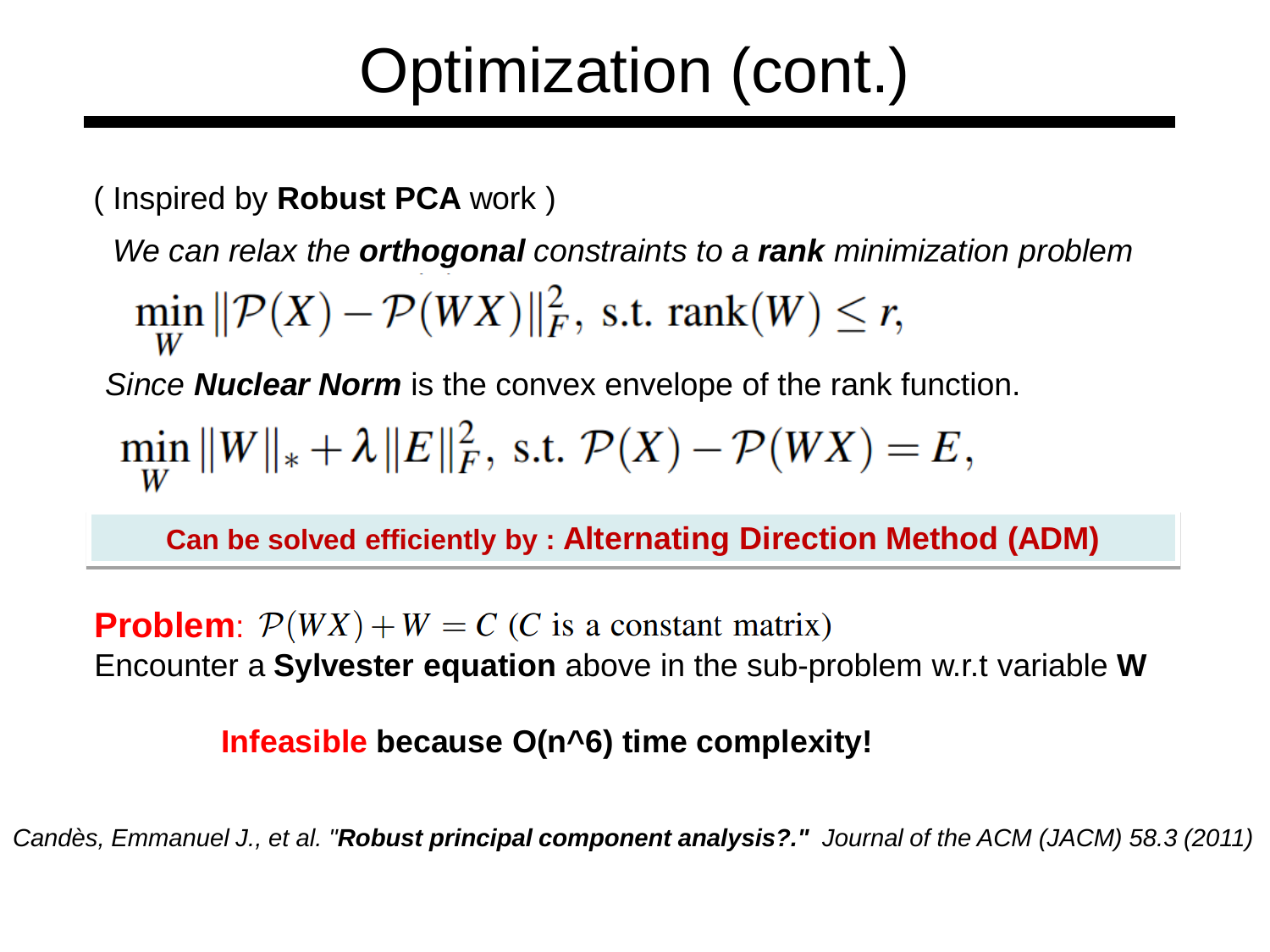## Optimization (cont.)

**Solution: Linearize the objective function at the point of Wk**

$$
\mathcal{L}(W,W_k) = \|W\|_{*} + \langle Y, -\mathcal{P}(W_k X)\rangle + \mu \left\langle \mathcal{P}^*\left(\mathcal{P}(X) - \mathcal{P}(W^k X) - E\right)X^T, W - W_k \right\rangle + \frac{\mu \eta}{2} \|W - W_k\|_F^2.
$$

$$
\mathcal{L}(W, Y, W_k) = ||W||_* + \frac{\mu \eta}{2} ||W - M_k||_F^2,
$$
  

$$
M_k = W_k - \mathcal{P}^* (\mathcal{P}(X) - \mathcal{P}(W_k X) - E) X^T / \eta + \mathcal{P}^* Y X^T / \mu \eta
$$

**CLOSED FORM** solution (Soft-thresholding):

$$
W_{k+1} = U\mathcal{S}_{\frac{1}{\mu\eta}}(\Sigma)V^{T}, \quad \mathcal{S}_{\varepsilon}[x] = sgn(x)max(|x| - \varepsilon, 0)
$$

#### **Speed-up Tricks:**

*1. adaptive penalty strategy.*

- *2. PROPACK for partial SVD*
- *3. Skinny SVD to avoid full matrix multiplication*

*Lin, Z.,et al. Linearized alternating direction method with adaptive penalty for low-rank representation, NIPS 2011*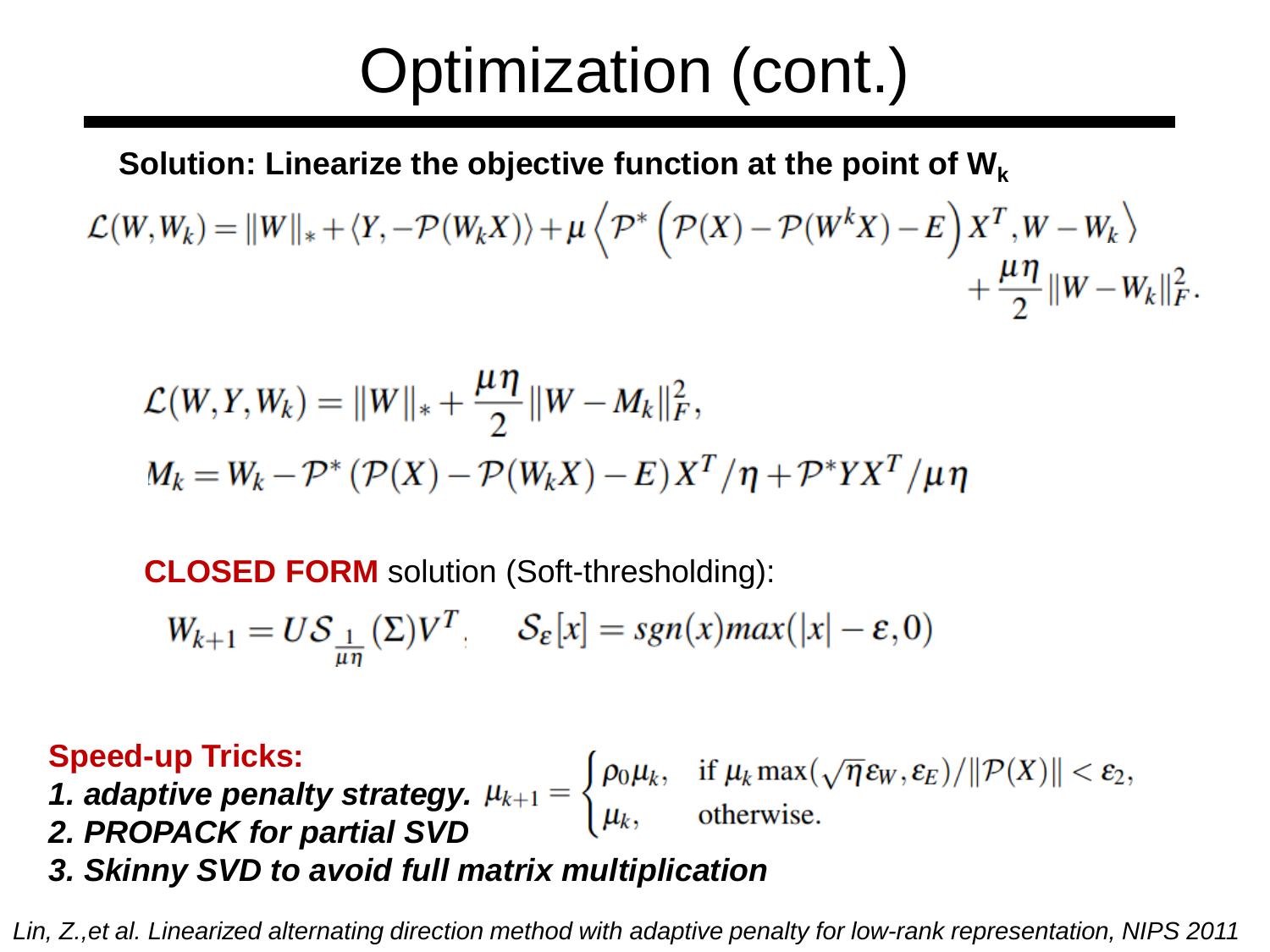## Experimental Results: Synthetic Data

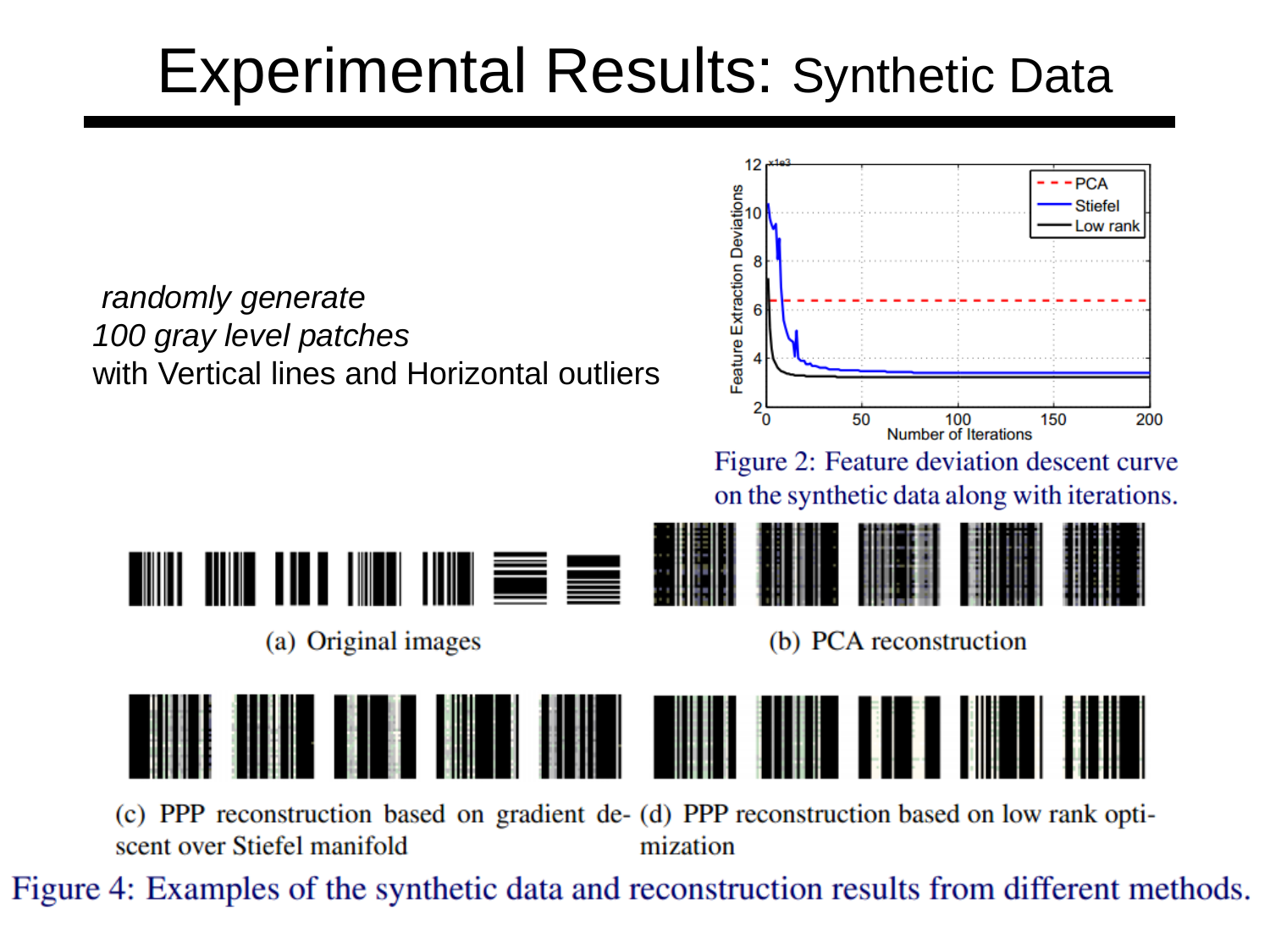#### Experimental Results: Gradient Preserving and Gabor Feature Preserving



#### **Eg. 2D Gabor Filter Eg. Gradient Feature**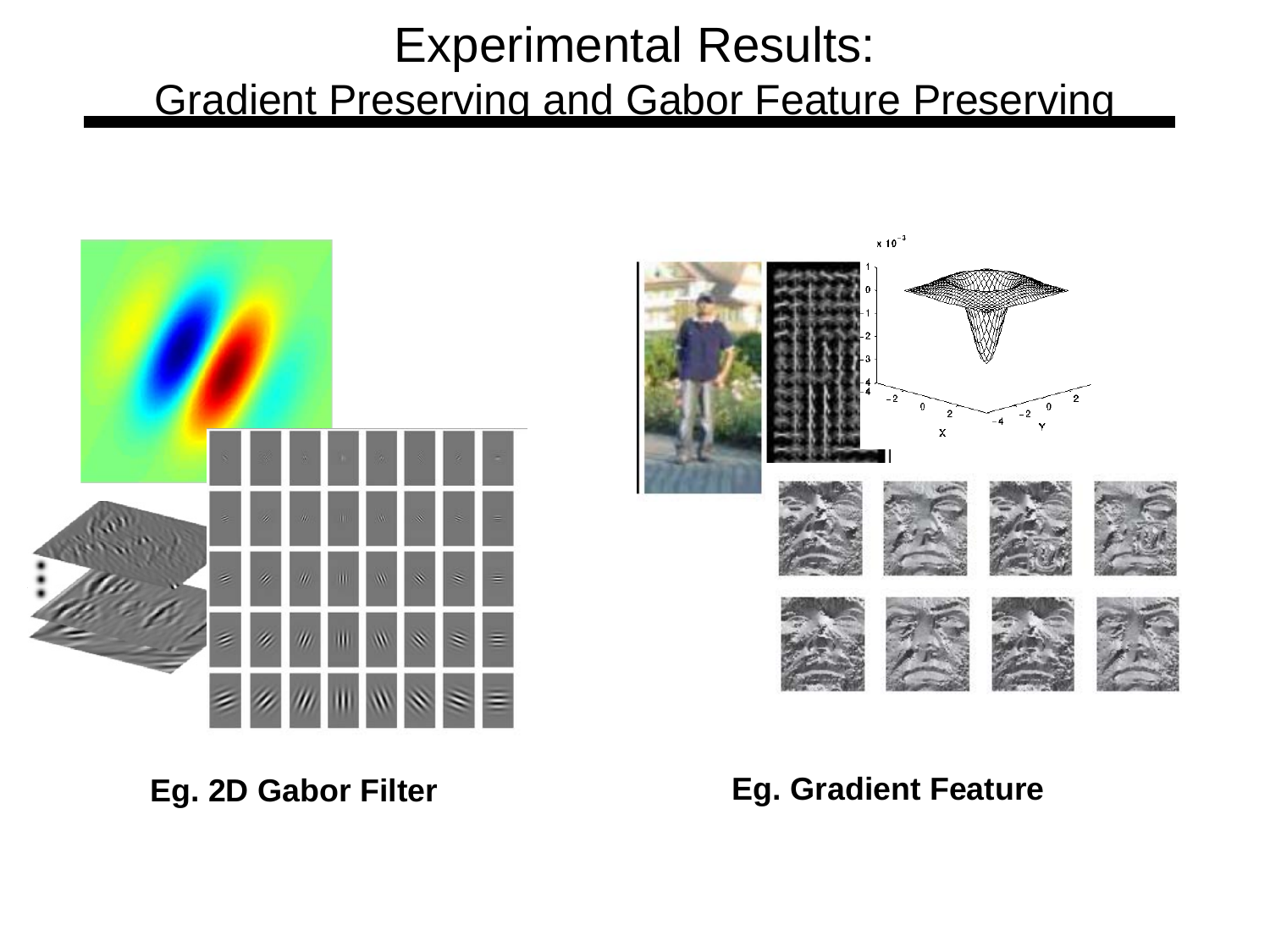### Experimental Results: Gradient and Gabor Feature Preserving (cont.)

Figure: Results on FRGC dataset (with multiple classifiers) $0.8$  $0.8$  $0.8$ Accuracy<br>a<br>a Accuracy<br>
0.6 Accuracy<br>2<br>2 Accuracy  $0.6$ PCA-kNN  $0.4$  $PCA-ID$  $0.4$ PCA-kNN PCA-LD PPP-kNN  $0.4$ -PPP-LD PPP-LD PPP-kNN  $0.2$  $0.2\frac{1}{5}$  $0.2\frac{1}{5}$ 5  $10$ 15 20 30 50 20 30 50 30 30 10 15 10 15 20 50 10 15 20 50 **Reduced Dim Reduced Dim Reduced Dim Reduced Dim** 

Table: Results on Extended Yale-B: Gabor Feature (above) / Gradient Feature (bottom)

 $(c)$  LoG + kNN

(d)  $LoG + LDA$ 

 $(b)$  Gabor + LDA

(a) Gabor +  $kNN$ 

| Dim | PCA+kNN          | PPP-S+kNN        | PPP-L+kNN        | <b>PCA+LDA</b>   | PPP-S+LDA        | PPP-L+LDA        |
|-----|------------------|------------------|------------------|------------------|------------------|------------------|
| 5   | $5.82 \pm 1.64$  | $43.51 \pm 2.63$ | $42.30 \pm 2.17$ | $10.40 \pm 1.53$ | $44.30 \pm 1.17$ | $44.41 \pm 2.68$ |
| 10  | $33.56 \pm 1.24$ | $68.34 \pm 2.81$ | $70.58 \pm 2.29$ | $49.89 \pm 2.17$ | $69.57 \pm 2.60$ | $71.14 \pm 2.73$ |
| 15  | $48.66 \pm 1.95$ | $77.63 \pm 1.25$ | $76.52 \pm 1.09$ | $70.13 \pm 1.07$ | $78.75 \pm 2.73$ | $77.40 \pm 1.66$ |
| 20  | $58.39 \pm 2.49$ | $81.66 \pm 2.83$ | $80.21 \pm 2.10$ | $80.54 \pm 2.79$ | $83.00 \pm 1.69$ | $83.54 \pm 2.96$ |
| 30  | $71.36 \pm 2.07$ | $84.23 \pm 2.26$ | $84.34 \pm 3.03$ | $85.12 \pm 1.35$ | $85.12 \pm 2.85$ | $86.92 \pm 1.09$ |
| 50  | $79.08 \pm 2.27$ | $82.66 \pm 1.20$ | $86.13 \pm 0.81$ | $89.15 \pm 2.44$ | $86.02 \pm 1.75$ | $89.58 \pm 1.16$ |
|     |                  |                  |                  |                  |                  |                  |
| Dim | $PCA+kNN$        | PPP-S+kNN        | PPP-L+kNN        | <b>PCA+LDA</b>   | PPP-S+LDA        | PPP-L+LDA        |
| 5   | $4.47 \pm 2.92$  | $40.04 \pm 3.38$ | $40.16 \pm 0.69$ | $17.34 \pm 1.93$ | $36.13 \pm 3.17$ | $38.59 \pm 1.77$ |
| 10  | $41.05 \pm 2.93$ | $64.21 \pm 1.87$ | $69.46 \pm 1.64$ | $62.53 \pm 2.04$ | $74.83 \pm 3.28$ | $72.71 \pm 2.62$ |
| 15  | $57.94 \pm 1.32$ | $75.50 \pm 4.40$ | $79.08 \pm 2.79$ | $82.21 \pm 2.22$ | $84.56 \pm 1.15$ | $87.81 \pm 1.68$ |
| 20  | $70.36 \pm 2.94$ | $78.97 \pm 0.74$ | $81.77 \pm 1.25$ | $87.92 \pm 1.04$ | $86.80 \pm 2.21$ | $91.05 \pm 1.38$ |
| 30  | $79.19 \pm 2.91$ | $79.42 \pm 2.36$ | $82.89 \pm 1.86$ | $90.72 \pm 1.28$ | $90.04 \pm 2.06$ | $91.39 \pm 1.77$ |
| 50  | $83.00 \pm 1.97$ | $82.44 \pm 2.13$ | $83.11 \pm 0.95$ | $91.50 \pm 2.26$ | $92.06 \pm 2.76$ | $92.17 \pm 2.45$ |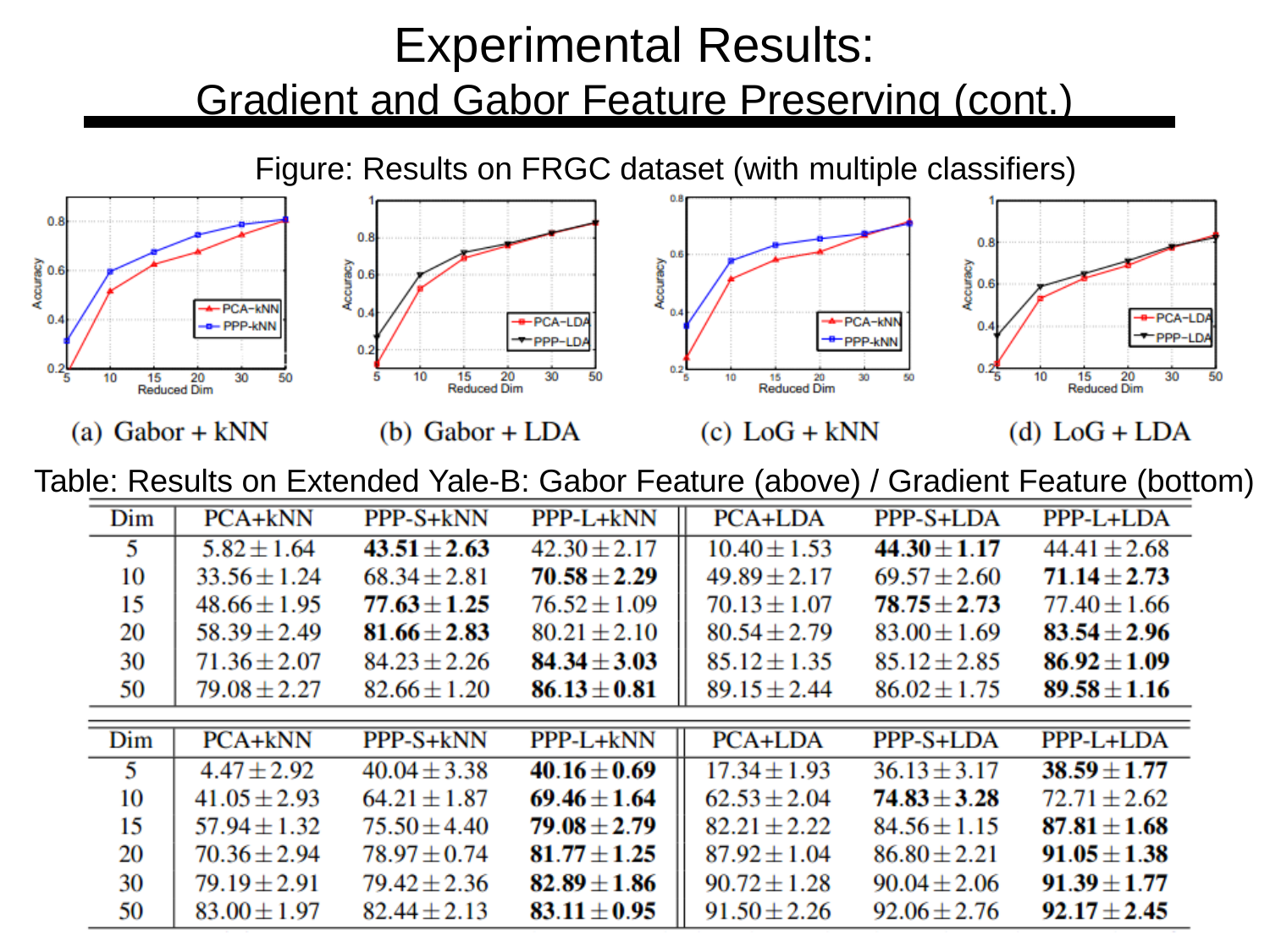#### Experimental Results: Gradient and Gabor Feature Preserving (cont.)



*when alpha is small, the reconstructed images of different persons look quite similar. However, by extracting the Gabor features, these images can be distinguished correctly.*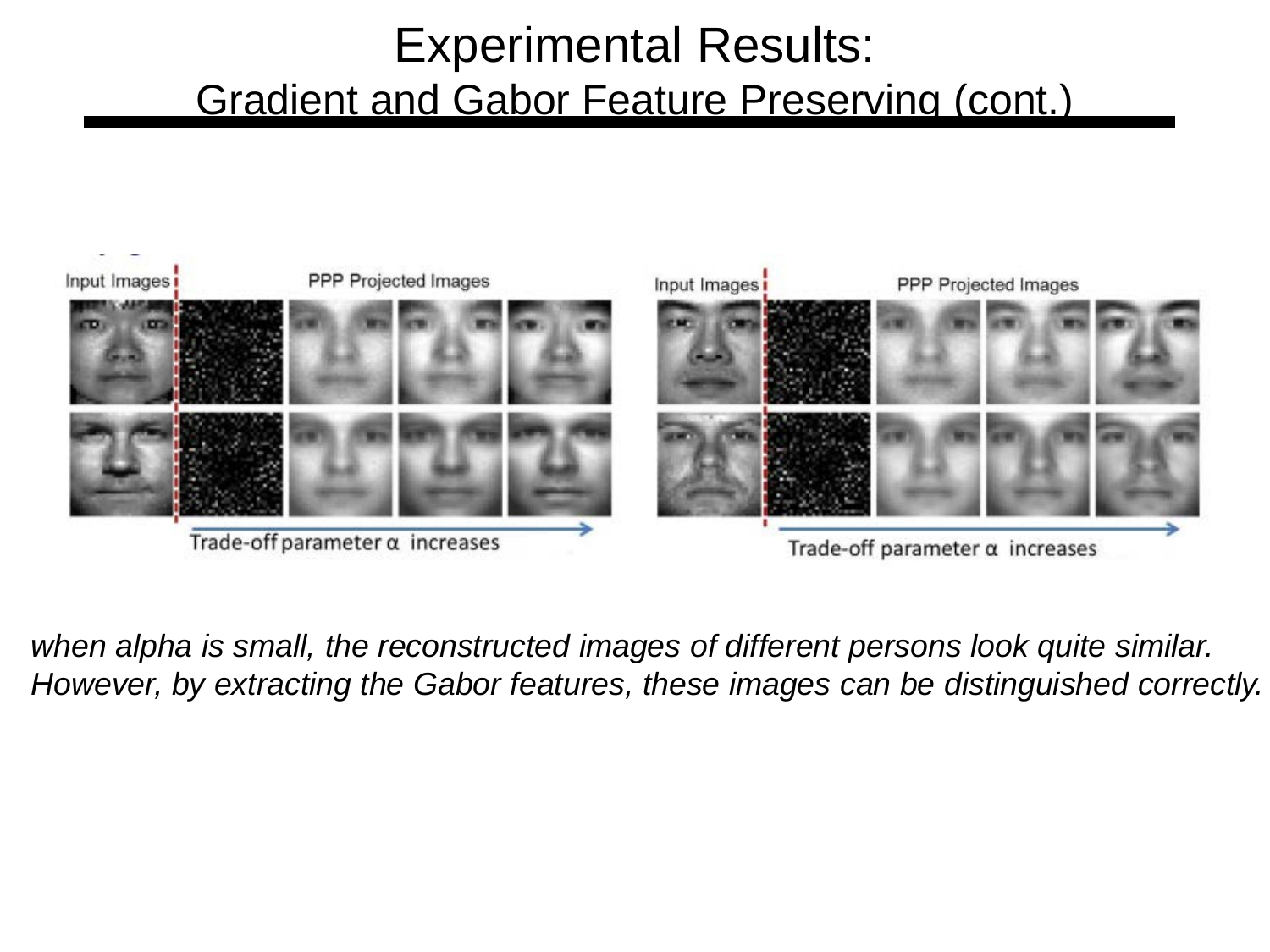### **Conclusion**

- Proposed the **perception preserving projection** method, which is able to **preserve** the important information for specific perception system in the image projection process.
- explicitly **embed** the feature preserving metric provided by a certain type of perception systems into the loss function.
- The results suggest PPP can better preserve the **discriminative** and **domain-specific** feature information.

the current framework is quite *naïve.*

#### **Future work:**

•How can PPP be regarded as an implementation of *unsupervised joint embedding* of different domains?

•Extend the range of its application scenarios.